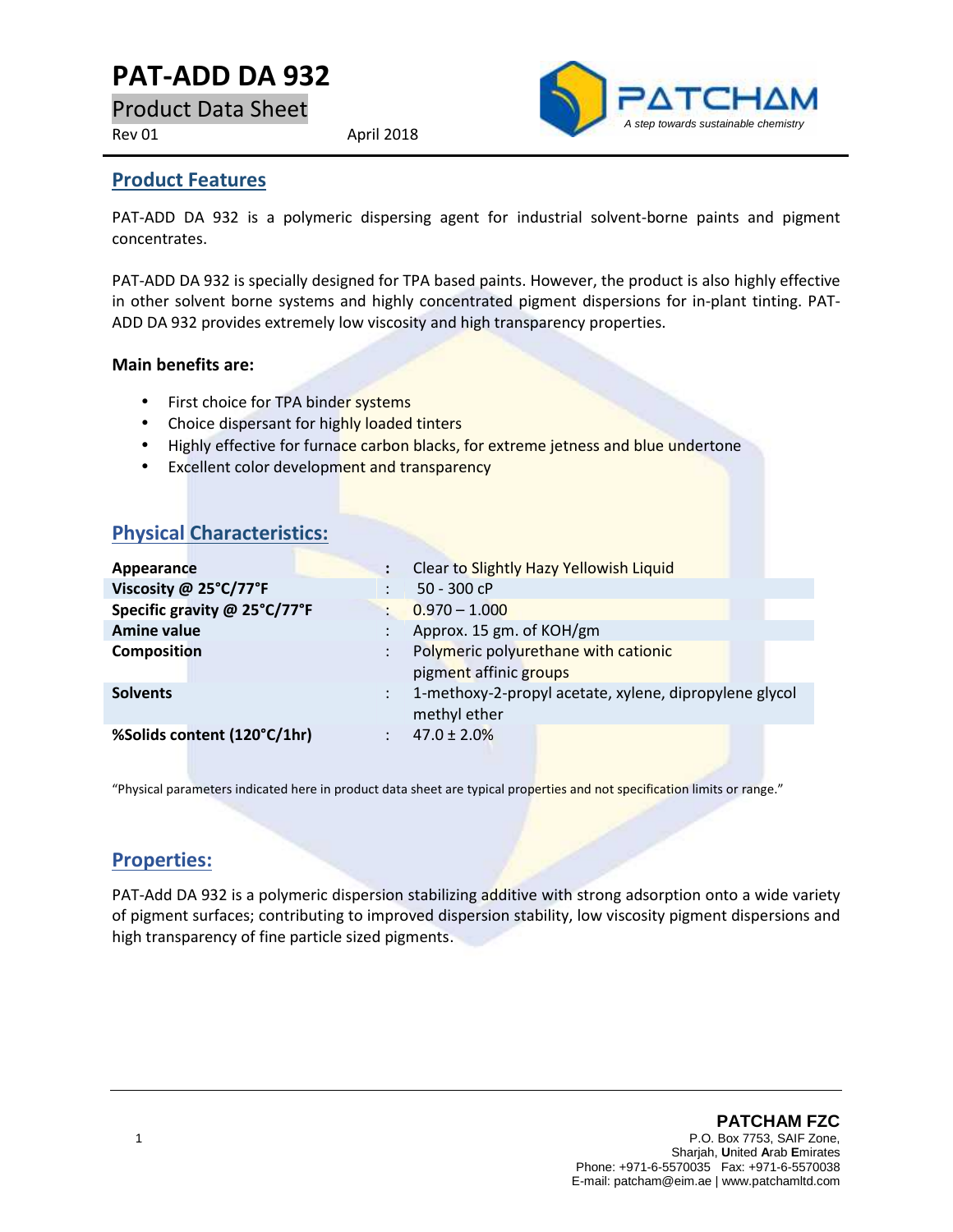# **PAT-ADD DA 932**

Product Data Sheet

Rev 01 April 2018



#### **Dosage & Addition**

The optimal amount of PAT-Add DA 932 is system related, generally between 10 and 15% as supplied, based on the total weight of pigment concentrate. For ready mixed paints, dosages of 1 to 4% are suggested. The product is best added to the mill-base prior to pigments.

For carbon blacks, a dosage of 20 to 60% (active ingredient) on pigment is recommended.

The optimum concentration depends on the individual formulation and best determined with a ladder study.

### **End Use Application**

Solvent borne wood coatings, automotive refinish, general industrial coatings, and pigment concentrates.

### **Shelf life**

The product has shelf life of 24 months from the date of manufacturing; packed in un opened original containers as shipped by Patcham when stored in frost free warehouse.

### **Storage and transportation**

The product may separate or turbidity occurs below +1 °C (33°F). Warm to 25 °C (77 °F) and stir well before use.

### **Safety and Handling**

For information on handling, storage and safety please refer to the information from the Material Safety Data Sheet (SDS).

#### **Packing size**

Drum: - 200.0 kgs, Can: - 25.0 kgs.

*Disclaimer:*

*While every effort is made to provide accurate and complete test results for The PATCHAM ADDITIVES, various data may vary depending upon different raw materials, test procedures and test conditions. The accuracy, reliability, or totality of the results are not guaranteed or warranted in any way. PATCHAM FZC and its representatives disclaim liability of any kind whatsoever, including liability for quality, performance and fitness for a particular purpose arising*